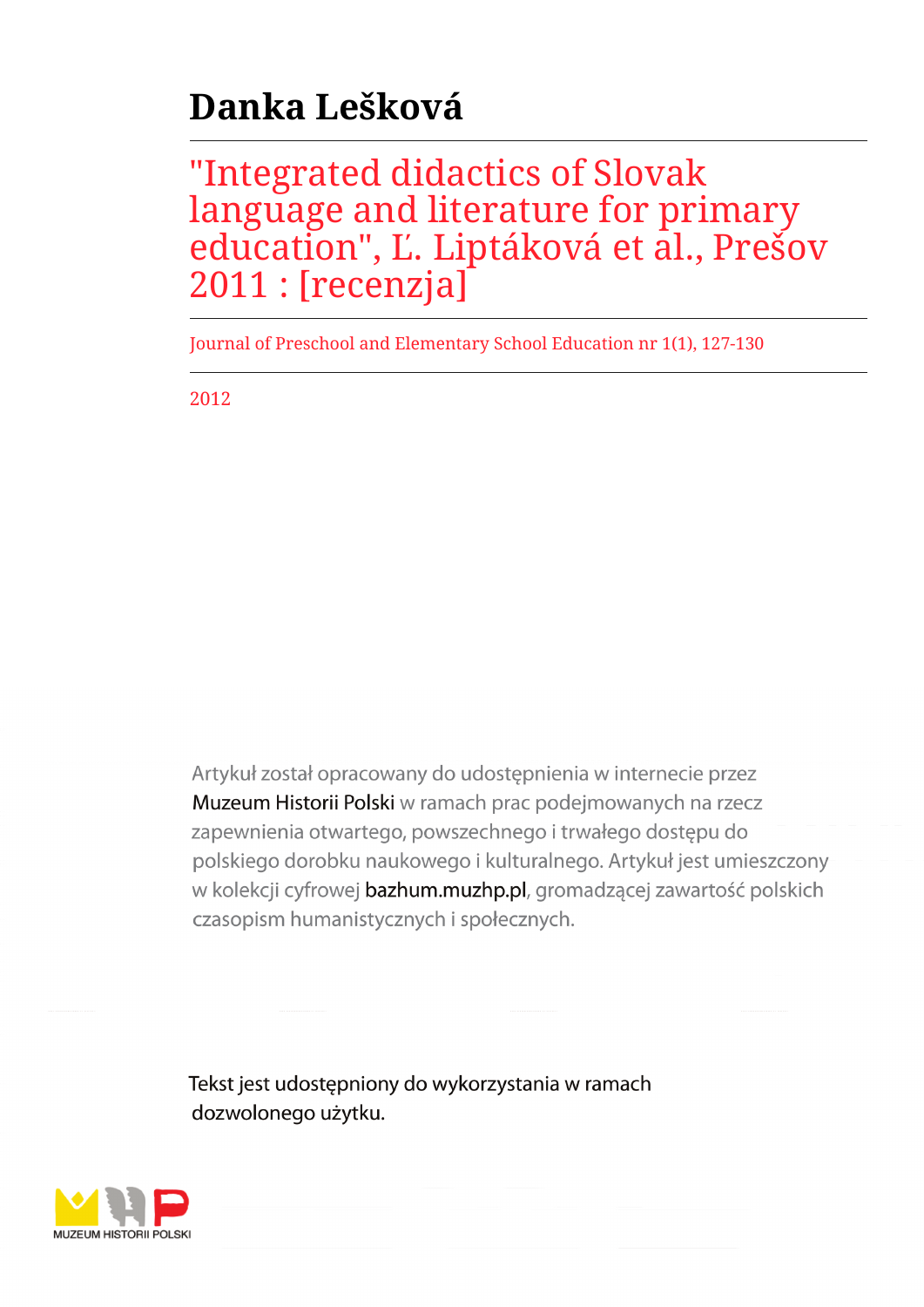## **Danka Lešková** (reviewer) Prešov University, Prešov, Slovak Republic

Liptáková Ľ. et al. **Integrated Didactics of Slovak Language and Literature for Primary Education Prešov University, Faculty of Education, Department of Communication and Literary Education and Department of Research into Children's** Language and Culture, 2011, 580 pages

Complexity allied to integrity is one of the key principles of primary education. In the teaching of the Slovak language and literature in Slovakia, the need to combine language, literature and communication/compositional elements in order to create one working unit has proven to be productive. Our university textbook Integrated Didactics of the Slovak Language and Literature for Primary Education successfully presents, elucidates and justifies this unitary approach. It is a book which has emerged as an output from a similarly named research project involving collaboration between the Department of Communication and Literary Education and the Department of Research into Children's Language and Culture, both within the Faculty of Education of Prešov University in Prešov. The group of authors, led by Ľudmila Liptáková, have created a conception of teaching at primary school, the mother tongue and literature in a way which sensitively unifies the development of communicational and literary competence.

The textbook is divided into fifteen chapters. The introductory chapter presents the conception and theoretical basis for the integrated teaching of the Slovak language and literature at primary school. In so doing, it respects current tendencies and viewpoints on a range of educational aspects and draws from many Slovak and international academic sources.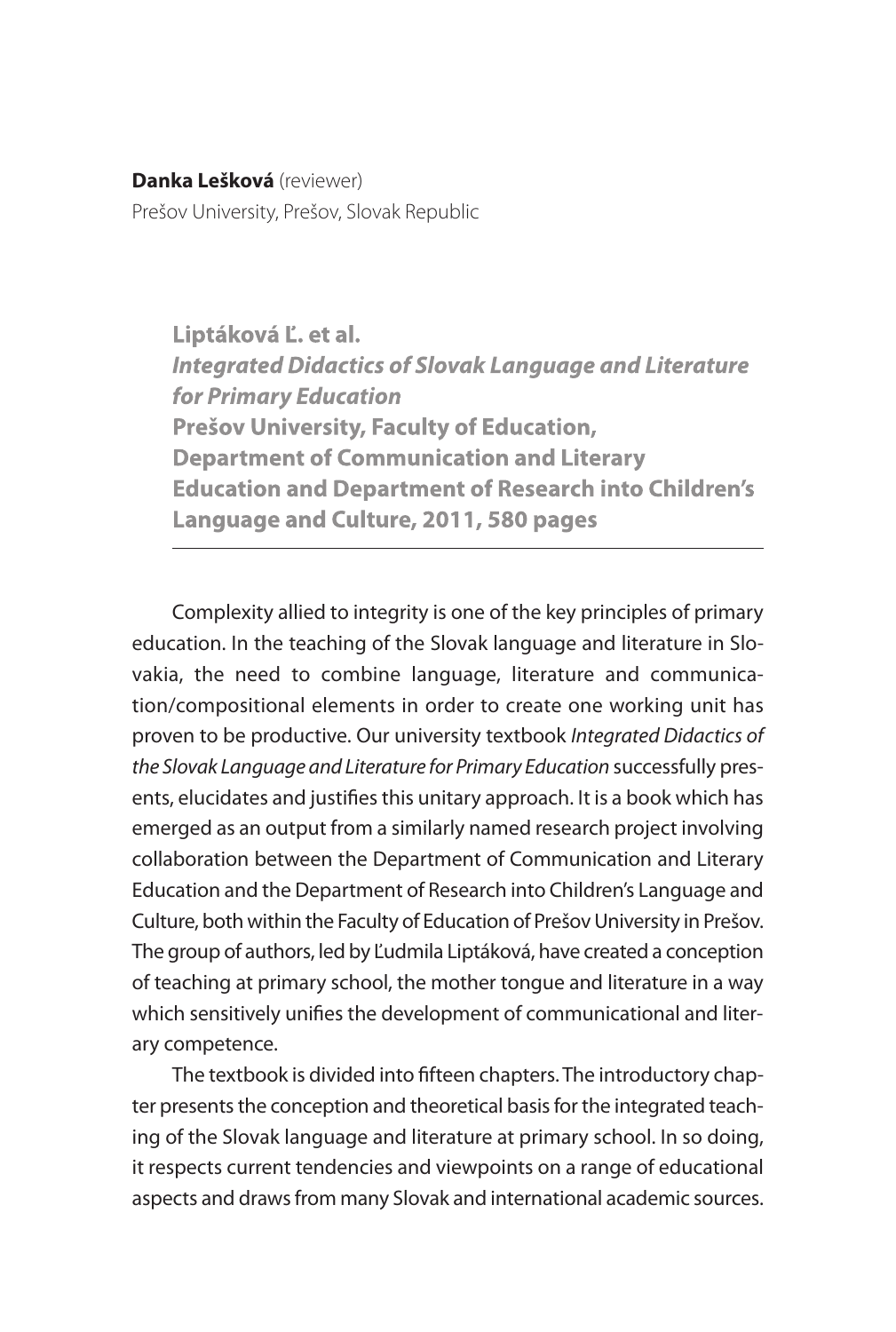The next chapter reflects the specifics of didactic and classroom communication in the teaching of the Slovak language and literature, while the third chapter addresses the natural laws governing the cognitive and verbal development of a child and the correlation between the projected cognitive and verbal abilities of young pupils, and development of their communication competence. The next chapter outlines the analytical and interpretational features of a young pupil in relation to a literary text. It looks at such issues as children's reception of art and their aestheticpsychological potential (for instance by looking at the compatibility of a genre and the age of a child). The chapter entitled The Process of Developing the Pupil's Cognitive, Communicational and Literary Competence, deals primarily with the psychological and didactic aspects of teaching and the methodology of teaching in the mother tongue and literature (applying the cognitive and communication framework: Evocation – Realisation of the Meaning – Reflection). The next chapter focuses on the receptive textual competence of young pupils, the complex development of their literacy and the processes of text reception at primary school. Productive textual competence and the processes of developing productive communication skills (speaking and writing) are the focus of the seventh chapter, while the eighth chapter looks at development of pupils' phonetic/phonological knowledge, orthoepy and spelling competence, as well as their writing and speaking skills. The cognitive-communicational approach to the development of the primary school pupil's morphological competence is demonstrated in the following chapter through the topic of proper nouns in children's communication and the educational process at primary schools. In terms of linguistic logic the next chapter naturally follows the previous ones by focussing on the development of lexical, syntactic and pragmatic competence as a means of developing the child's textual competence. The eleventh chapter deals with determining the functions of artistic literature for young schoolchildren and focuses on the use of a reader (specifically a textbook with an illustrated anthology of texts), other sources of reading, and possible approaches to literary texts in terms of didactic communication. The twelfth chapter looks at the formation of a cultured and sensitive young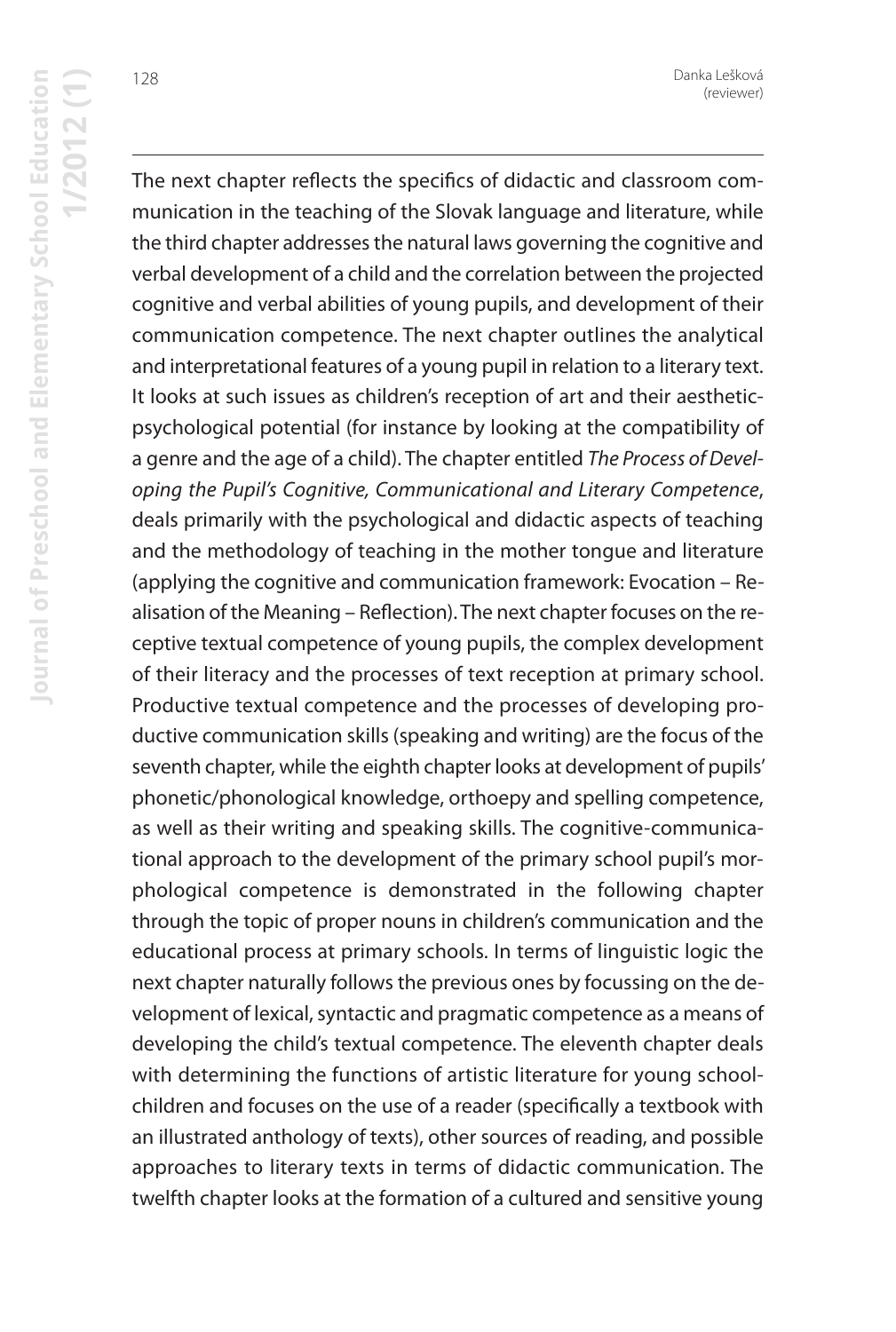reader, revealing the role of literature in the child's world, the process of interiorization, the phases of reception of a literary text, and the cognitive and non-cognitive bases for the formation of a literary culture. Attention is focussed on verbalizing the reading experience and choosing texts for children to interpret, as well as on current research into children's reading habits and the search for an answer to what it is that leads children to read literature. Dramatic art and children's theatre (drama as a learning tool and the dramatization of literary texts) are the subject of the university textbook's thirteenth chapter. Specific learning difficulties and therapeutic and formative approaches towards dealing with them, as well as the multicultural and emotional education of pupils are the main themes of the fourteenth chapter. The final chapter proposes a curriculum of subjects for the Slovak language and literature at primary schools, with content aimed at developing the pupil's communicative and literary competence, and looking at the selected pupils' ability levels at the end of primary education.

The print version of the textbook intertextually and hypertextually combines with the textbook webpage at <http://indi.pf.unipo.sk>. The webpage contains various sources as examples of integrated educational projects and their implementation in school, other publications about the teaching of in the mother tongue and literature, which are also the result of research projects, a public discussion forum, addenda to the textbook, other useful references, links, information about the authors, and video samples of educational units.

The texts for integrated didactics of the mother tongue and literature are also unified in their outward form: the book is organized clearly and coherently, its structure giving readers easy guidance and logical progress through the individual language issues and principles described, as well as displaying a high-level of expertise. The above mentioned integration prevents inappropriate preference of interconnecting elements at the expense of discrete ones, so neither the Slovak language nor its literature lose their central role; on the contrary, integration enables them to come closer together. The layout of the individual texts respects the logic of didactic communication, which moves from the